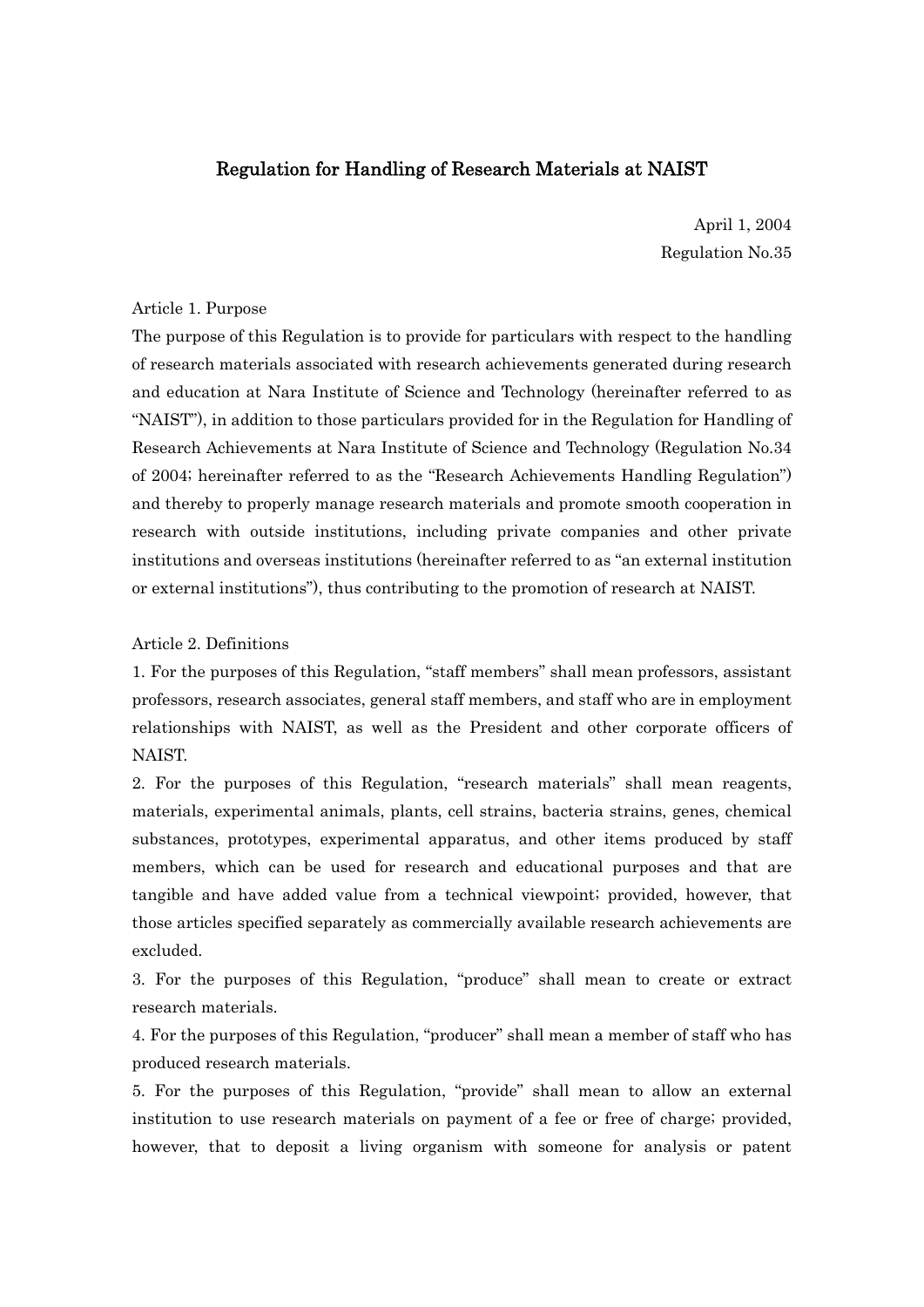#### application is excluded.

#### Article 3. Ownership of Research Materials

 Research materials that staff members have acquired in the course of their duties in research and education at NAIST shall, as a general rule, belong to NAIST.

## Article 4. Management of Research Materials

 When staff members have produced research materials, they shall manage them appropriately in accordance with the Regulation for the Handling of Research Achievements at Nara Institute of Science and Technology (Regulation No.34 of 2004; hereinafter referred to as the "Research Achievements Handling Regulation").

## Article 5. Notification of Research Materials

 If any of the following circumstances pertains to a research material, a producer shall promptly notify the President to this effect.

(1) the producer provides a research material;

(2) it becomes evident that value has been added to the research material from a technical viewpoint; or

(3) other circumstances that require notification.

### Article 6. Verifying Eligibility for a Research Materials Transfer Agreement

 When the President has received notification under the preceding Article, the President shall verify whether or not the research material concerning which the said notification has been given is eligible for a research materials transfer agreement (hereinafter referred to as the "MTA").

## Article 7. Research Materials Transfer Agreement

1. If the President has verified that the said research material under the preceding Article is eligible for a MTA and permits its providing, in principle the President shall conclude a MTA with the recipient.

2. The President shall entrust the Director of the Intellectual Property Division with the task of executing the agreement and other tasks incidental to concluding the agreement.

3. Research materials shall, in principle, be provided to for-profit organization including private companies at a reasonable cost, and free of charge to academic research institutions.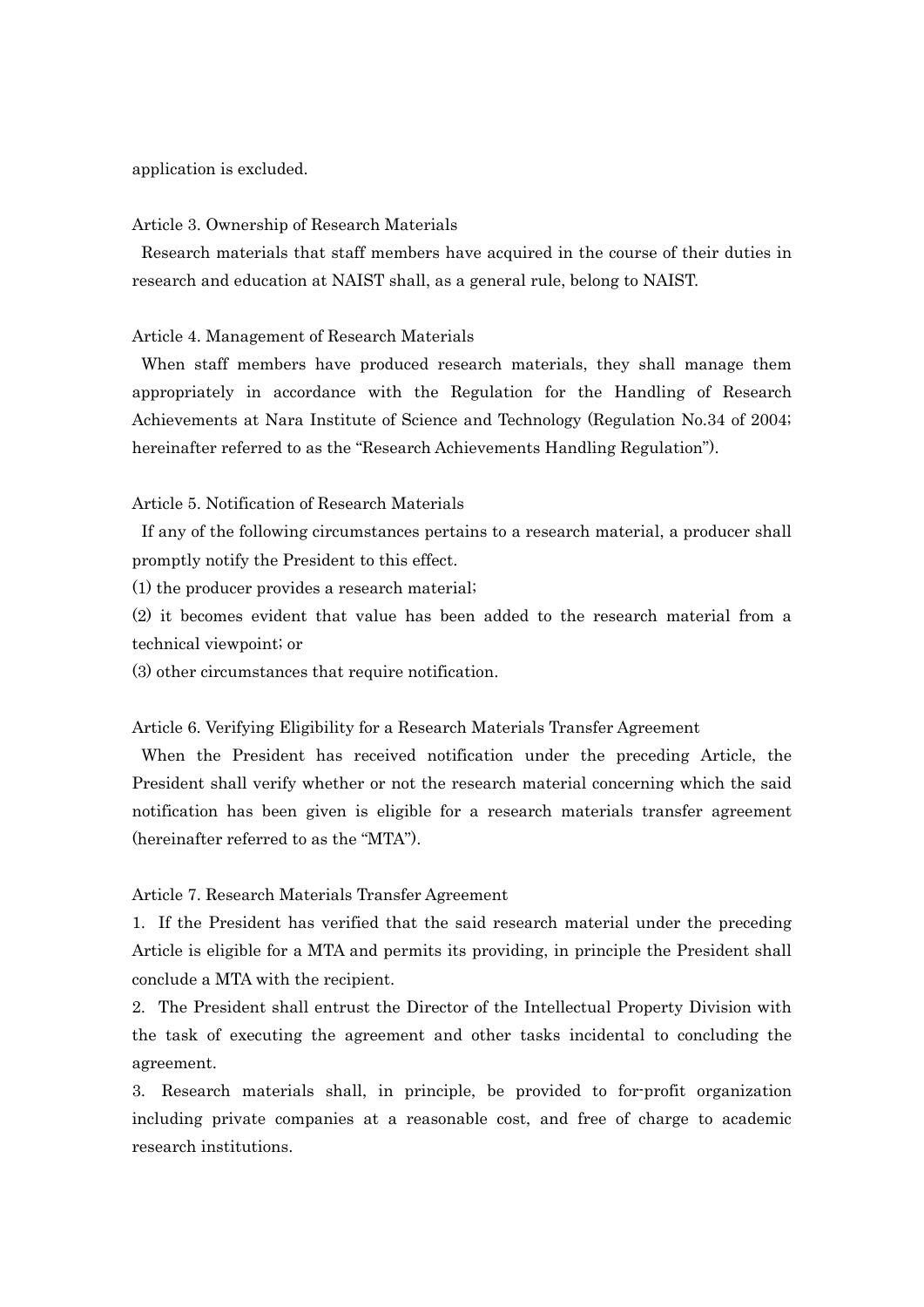4. For the handling of research materials that are to be provided free of charge to academic research institutions as specified in the preceding Section shall apply pursuant to the provisions of the Regulation for Handling of Licensing Transactions at Nara Institute of Science and Technology (Regulation No.36 of 2004).

5. Notwithstanding the provisions of Section 3, when a research material is provided, the cost of production of the research material (including shipping costs; hereinafter referred to as "cost of the production of materials") shall be included in the compensation or collected separately from the compensation (including cases where the research material is provided free of charge).

Article 8. Entrusting the Producer with Concluding a Research Materials Transfer Agreement

1. If a research material produced by a member of staff is provided to an academic research institution free of charge and the cost of the production of material is not to be collected, notwithstanding the provisions of Article 5, Article 6 and Section 1 of the preceding Article, notification of the President and verification of eligibility before concluding a MTA may be omitted, and the producer of the said research material shall be entrusted with concluding a MTA with the said academic research institution. In this case, however, after the agreement has been concluded, the producer shall submit a duplicate copy of the agreement to the Director of the Intellectual Property Division.

2. If a research material produced by a member of staff is provided to an external institution (excluding academic research institutions) free of charge and the cost of the production of material is not to be collected, notwithstanding the provisions of Section 1 of the preceding Article, the President shall entrust the Director of the Intellectual Property Division with concluding a MTA with the said external institution.

Article 9. Obligation of Confidentiality

 The staff shall observe confidentiality with regard to research materials in accordance with the Research Achievements Handling Regulation.

#### Article 10. Grant for Encouragement of Providing Research Materials

1. When NAIST has earned revenue by providing a research material, NAIST shall award the producer of the said research material 40% of the revenue it has earned from providing the said research material as an incentive salary for providing research materials (hereinafter referred to as the "research materials grant"). However, if the cost of the production of material is included in the said revenue, the cost of the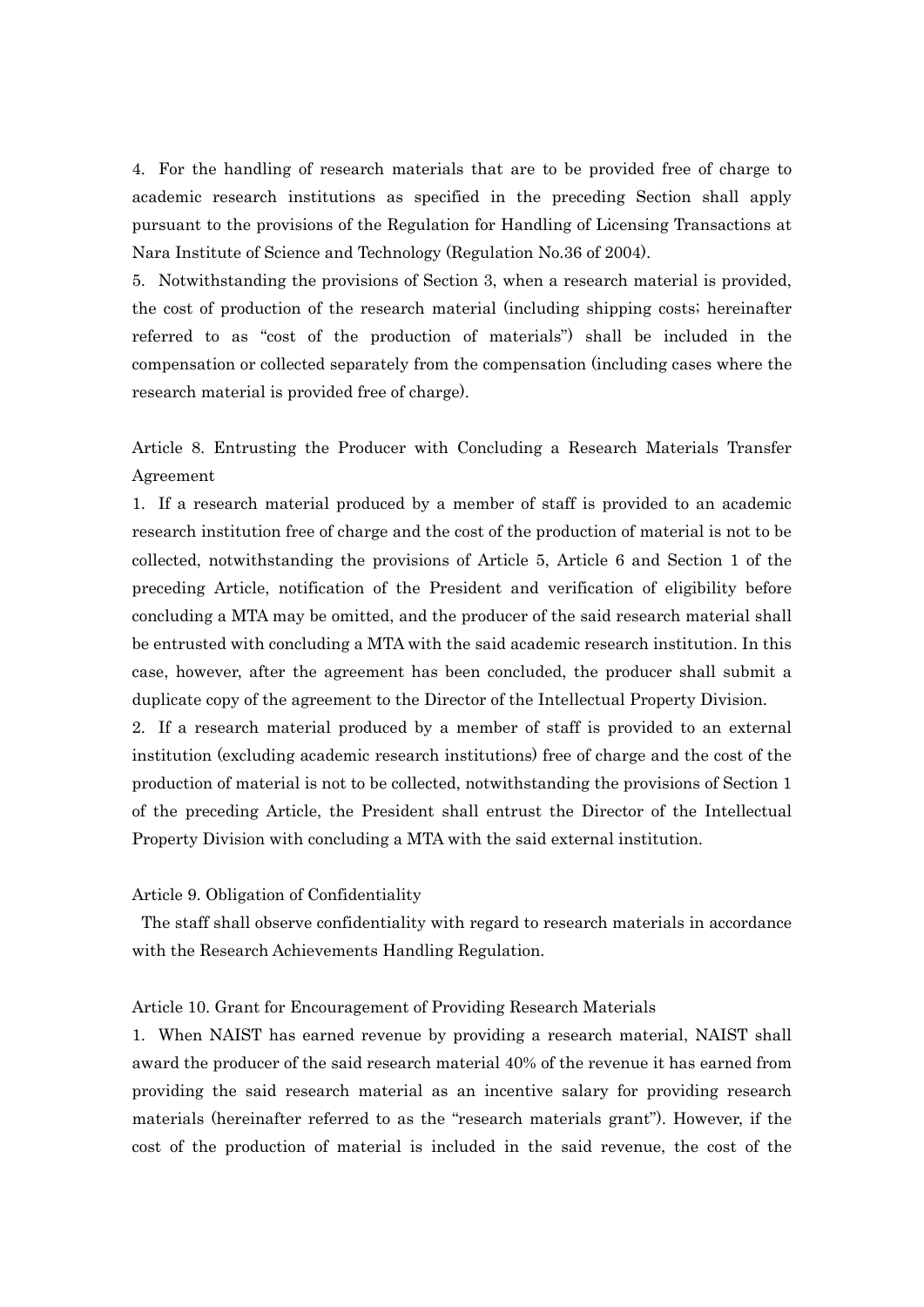production of material shall be deducted from the said revenue in calculating the research materials grant.

2. The cost of the production of material shall be allocated to the chair with which the producer is affiliated.

3. The provisions of Sections 5, 6 and 7 of Article 18 of the Regulation for Employee's Inventions at the Nara Institute of Science and Technology (Regulation No.33 of 2004; hereinafter referred to as the "Employee's Inventions Handling Regulation") shall apply correspondingly to the awarding of the research materials grant pursuant to the provisions of the preceding Section. In this case, "an compensation" shall read "the research materials grant" and "the creator" shall read "the producer."

#### Article 11. Notice of Opposition

1. If the producer has any objection to decision under Article 6 and the awarding of a research materials grant under the preceding Article, the producer may file a protest with the President.

2. The Employee's Inventions Handling Regulation shall apply correspondingly to the procedure for filing a protest specified in the preceding Section.

Article 12. Notification When Receiving Research Materials from an External Institution

 A person intending to conclude an agreement on receiving research materials produced by an external institution shall notify the President to this effect in accordance with the provisions of Article 12 of the Research Achievements Handling Regulation.

Article 13. Concluding an Agreement on Receiving Research Materials

 When the President has been notified under the preceding Article, the President shall conclude a MTA with the provider.

Article 14. Entrusting a Member of the Staff with Concluding a MTA

1. If a research material is received free of charge from an academic research institution under a MTA and the cost of the production of materials are not collected, notwithstanding the provisions of the preceding Article 12, notification of the President before concluding a MTA may be omitted, and a member of the staff who is provided with the said research material shall be entrusted with concluding a MTA with the said academic research institution. In this case, however, after the agreement has been concluded, the member of the staff shall submit a duplicate copy of the agreement to the